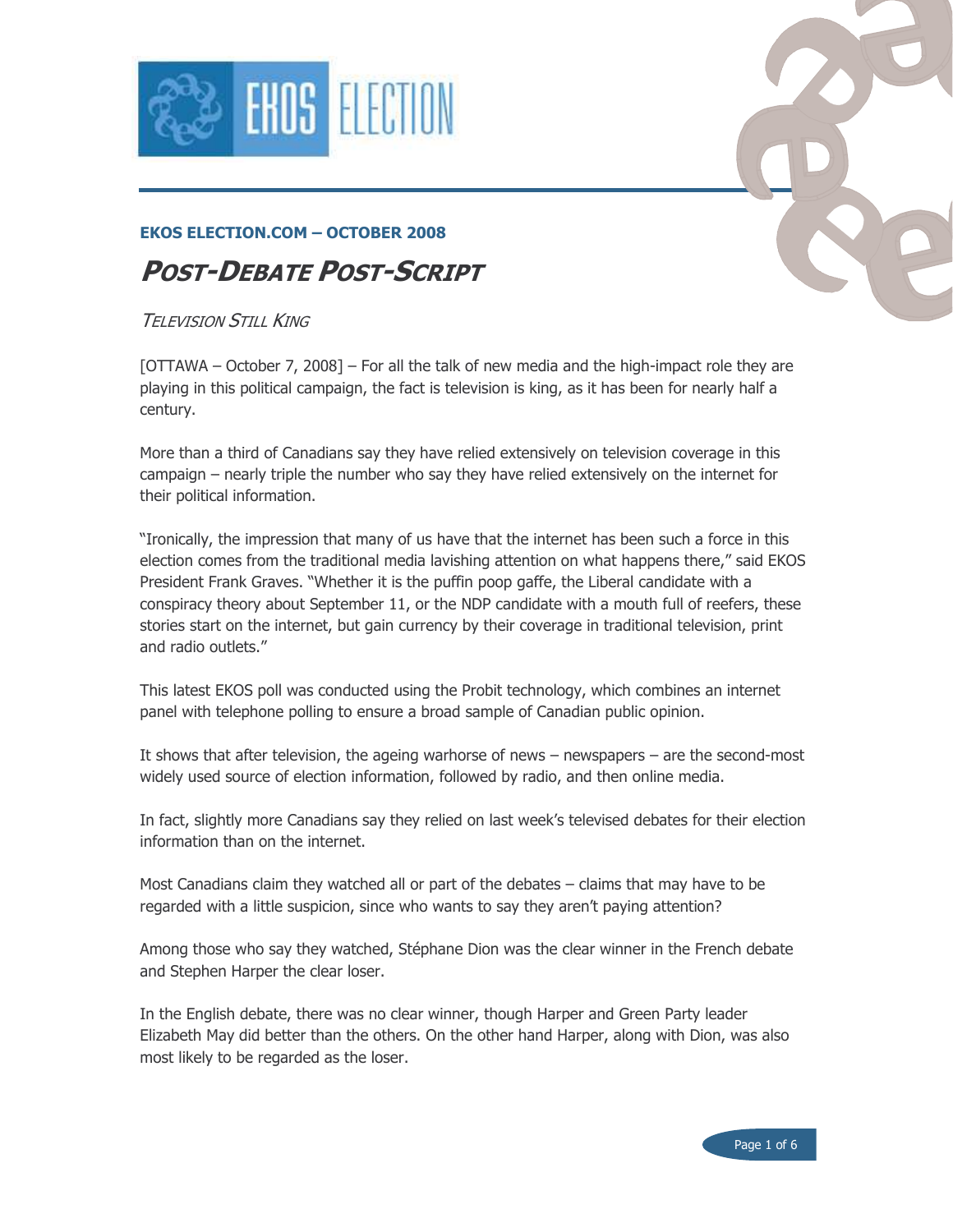

There is little sign directly from those surveyed that the debates swayed many votes, though the Liberals seem to have done slightly better than the other parties out of them.

Still, the debates, along with the current international financial crisis, may have loosened up the electorate to the somewhat tighter race we have seen in recent days.

#### **Detailed Tables:**

### **Information Consulted During the Election Campaign**

O. . There are a number of ways that people can inform themselves about the upcoming election. Up to this point, how much have you relied on each of the following sources?

| <b>BASE: Canadians</b>            | Not at all | Somewhat | <b>Extensively</b> |
|-----------------------------------|------------|----------|--------------------|
| Television news programs          | 17         | 48       | 34                 |
| Traditional print media           | 25         | 49       | 25                 |
| Radio                             | 39         | 44       | 16                 |
| The leader's debates              | 35         | 48       | 15                 |
| Online media sources              | 46         | 39       | 13                 |
| Friends and family                | 44         | 46       | 8                  |
| Interaction with local candidates | 69         | 24       | 5                  |
| Paid advertisements               | 62         | 34       | 3                  |
| <b>Blogs</b>                      | 85         | 12       |                    |

#### **Attention to the Debates (a)**

Q. Did you watch or listen to any of the [English language / French language] national leader's debates?

| <b>BASE: Canadians</b> | <b>Canada</b> |           |    | <b>BC</b> |    | AB        | <b>MB/SK</b> |           |          | ОN        |     | ОC             | ATL |           |
|------------------------|---------------|-----------|----|-----------|----|-----------|--------------|-----------|----------|-----------|-----|----------------|-----|-----------|
| Debate watched         | <b>EN</b>     | <b>FR</b> | ΕN | <b>FR</b> | ΕN | <b>FR</b> | EN           | <b>FR</b> | EN       | <b>FR</b> | EN  | FR             | EN  | <b>FR</b> |
| Yes                    | 60            | 27        | 72 | 24        | 67 |           | 64           | 16        | 69       | 25        | ر ر | 6 <sub>1</sub> | 59  | 22        |
| <b>No</b>              | 39            | 68        | 26 | 76        | 33 | 79        | 36           | 84        | 21<br>⊥ت |           | 63  | 39             | 40  |           |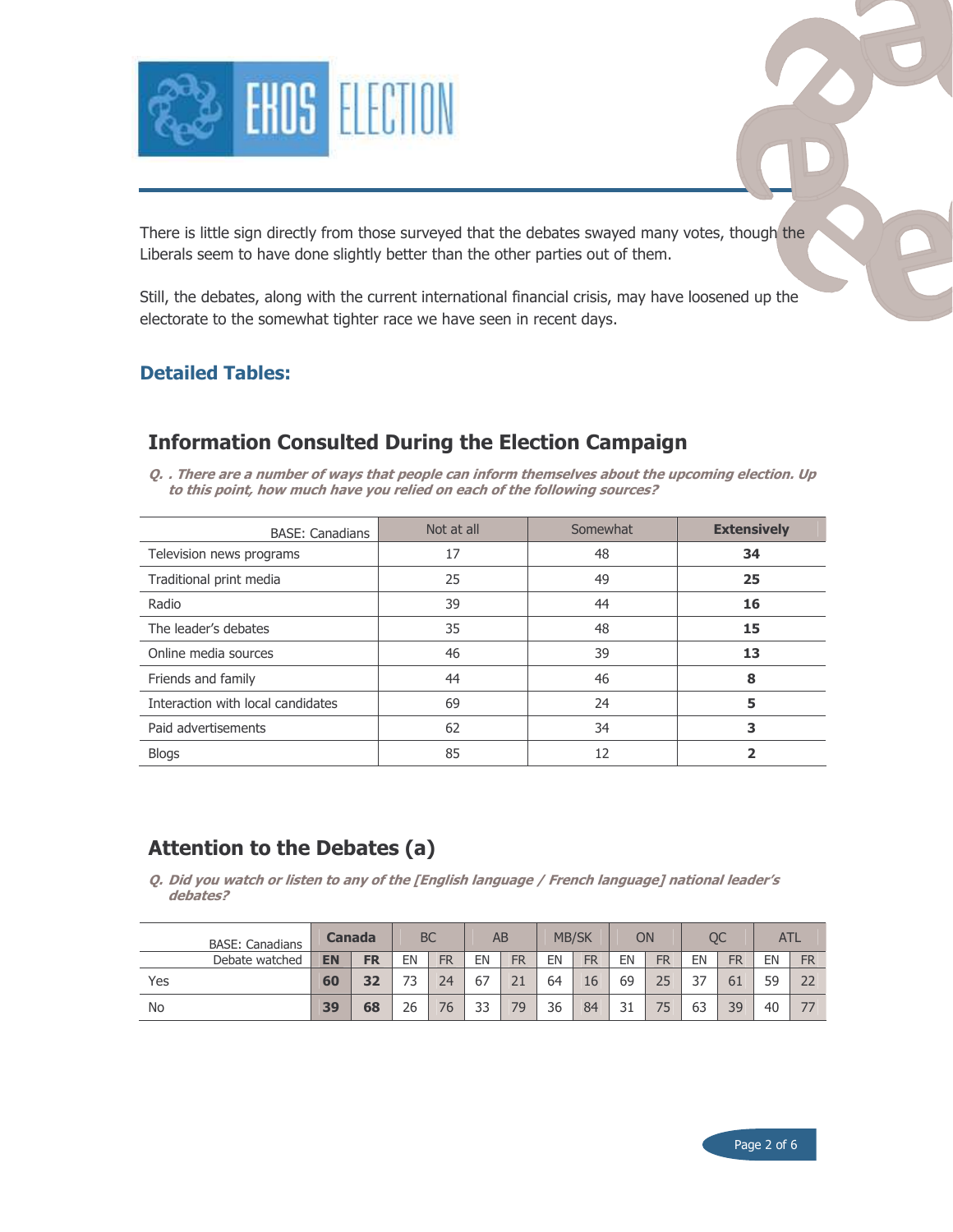



## **Attention to the Debates (b)**

Q. Did you watch or listen to all of it, most of it, or just some of it?

| BASE: Those who tuned<br>into the leader's debates | Canada    |           | <b>BC</b> |           | AB |           | <b>MB/SK</b> |           | ON  |           | ОC |    | <b>ATL</b> |           |
|----------------------------------------------------|-----------|-----------|-----------|-----------|----|-----------|--------------|-----------|-----|-----------|----|----|------------|-----------|
| Debate watched                                     | <b>EN</b> | <b>FR</b> | EN        | <b>FR</b> | EN | <b>FR</b> | EN           | <b>FR</b> | EN  | <b>FR</b> | ΕN | FR | EN         | <b>FR</b> |
| All of it                                          | 25        | 36        | 24        |           | 18 | 26        | 26           | 35        | 26  |           | 28 | 53 | 19         | 30        |
| Most of it                                         | 36        | 24        | フフ        | 17        | 46 | 19        | 35           |           | 33  |           | 48 | 28 | 39         | 27        |
| Some of it                                         | 40        | 40        | 53        | 66        | 36 | 55        | 39           | 44        | -41 | 59        | 24 | 19 | 42         | 43        |

### **Perceived Winner**

Q. Who do you think WON the leader's debate?

|                         |                |                | <b>Current Vote Intention</b> |           |               |           |            |           |               |           |                |                     |
|-------------------------|----------------|----------------|-------------------------------|-----------|---------------|-----------|------------|-----------|---------------|-----------|----------------|---------------------|
| <b>BASE: Canadians</b>  | Canada         |                | <b>CPC</b>                    |           | <b>LPC</b>    |           | <b>NDP</b> |           | GP            |           | <b>BO</b>      |                     |
| Debate watched          | <b>EN</b>      | <b>FR</b>      | EN                            | <b>FR</b> | EN            | <b>FR</b> | EN         | <b>FR</b> | EN            | <b>FR</b> | EN             | <b>FR</b>           |
| Stephen Harper          | 23             | 7              | 56                            | 27        | 3             | $\Omega$  | 7          | $\Omega$  | 9             | $\Omega$  | 7              | $\overline{1}$<br>- |
| Stephane Dion           | 10             | 35             | 1                             | 10        | 25            | 63        | 5          | 40        | 5             | 32        | 22             | 26                  |
| Jack Layton             | 15             | 5              | 7                             | 6         | 7             |           | 38         | 12        | 7             | 3         | 40             | $\overline{4}$      |
| Gilles Duceppe          | $\overline{2}$ | 20             | 0                             | 18        | $\mathcal{P}$ | 10        | 3          | 17        | $\mathcal{P}$ | 26        | 12             | 41                  |
| Elizabeth May           | 18             | $\overline{2}$ | 7                             | 1         | 25            |           | 20         | $\Omega$  | 43            | 17        | $\overline{2}$ | $\overline{0}$      |
| Nobody                  | 26             | 22             | 22                            | 29        | 32            | 17        | 22         | 17        | 28            | 8         | 17             | 28                  |
| Do not know/no response | 6              | 8              | 8                             | 9         | 6             | 7         | 4          | 13        | 5             | 14        | $\mathbf{0}$   | $\overline{0}$      |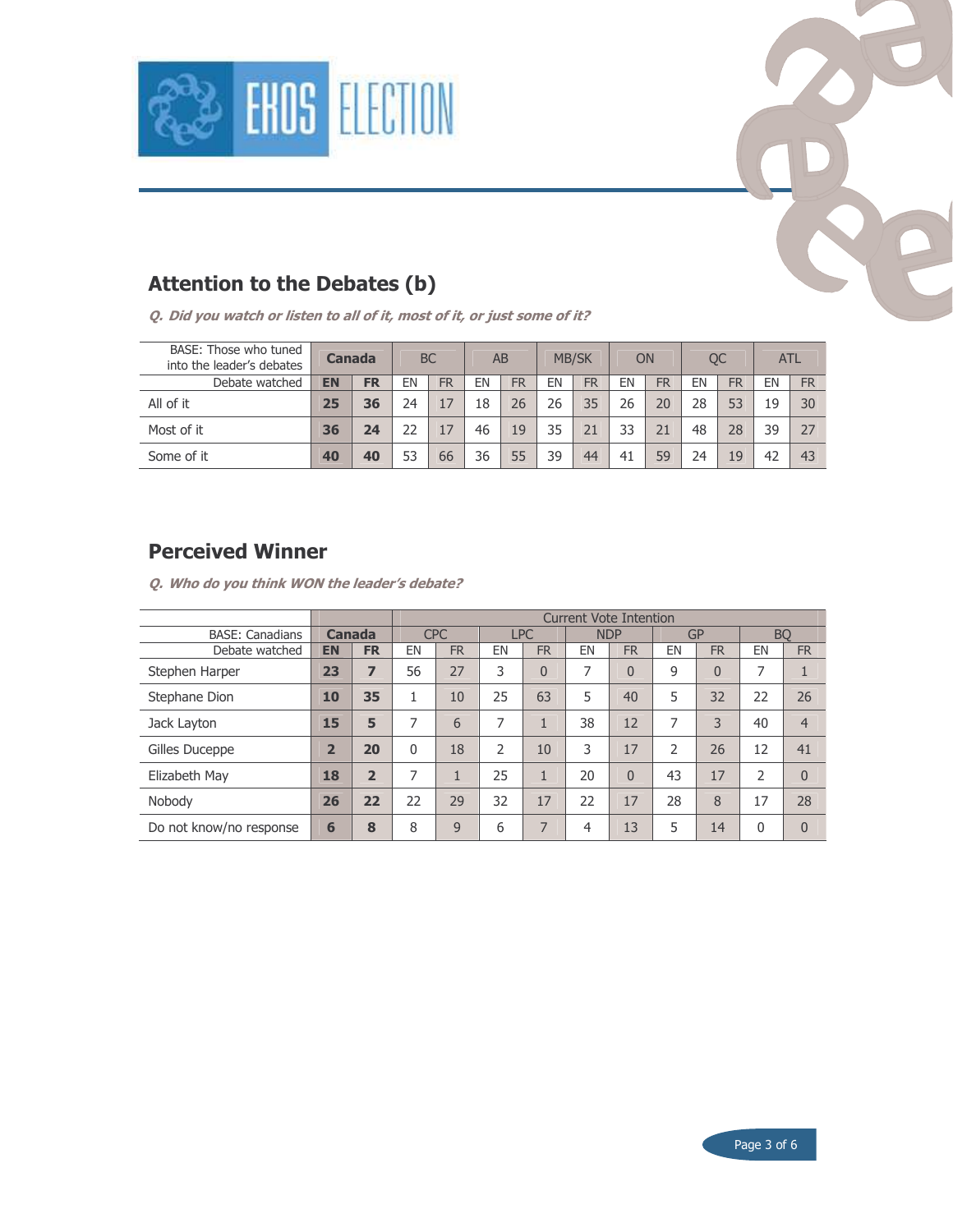



# **Perceived Loser**

Q. Who do you think LOST the leader's debate?

|                         |               |                         | <b>Current Vote Intention</b> |                |            |                |            |           |                |                |              |                |
|-------------------------|---------------|-------------------------|-------------------------------|----------------|------------|----------------|------------|-----------|----------------|----------------|--------------|----------------|
| <b>BASE: Canadians</b>  | <b>Canada</b> |                         | <b>CPC</b>                    |                | <b>LPC</b> |                | <b>NDP</b> |           | GP             |                | <b>BQ</b>    |                |
| Debate watched          | <b>EN</b>     | <b>FR</b>               | <b>EN</b>                     | <b>FR</b>      | <b>EN</b>  | <b>FR</b>      | <b>EN</b>  | <b>FR</b> | EN             | <b>FR</b>      | EN           | <b>FR</b>      |
| Stephen Harper          | 25            | 41                      | 3                             | $\overline{2}$ | 41         | 63             | 33         | 48        | 36             | 67             | 44           | 54             |
| Stephane Dion           | 25            | 8                       | 45                            | 19             | 4          | $\mathbf{1}$   | 26         |           | 21             | $\overline{0}$ | 29           | 12             |
| Jack Layton             | 6             | $\overline{\mathbf{4}}$ | 10                            | 6              | 6          | $\overline{2}$ | 2          |           | $\overline{4}$ | $\overline{2}$ | 6            | 5              |
| Gilles Duceppe          | 10            | 3                       | 8                             | 9              | 12         | 3              | 12         | 1         | 17             | $\overline{0}$ | $\mathbf{0}$ | $\theta$       |
| Elizabeth May           | 5             | 17                      | 10                            | 34             | 1          | 9              | C.         | 15        | $\mathbf{0}$   | $\overline{4}$ | 7            | 11             |
| Nobody                  | 21            | 18                      | 17                            | 21             | 30         | 15             | 17         | 23        | 17             | 6              | 6            | 17             |
| Do not know/no response | 8             | 9                       | 8                             | 10             | 7          | 8              | 8          | 12        | 5              | 22             | 8            | $\overline{2}$ |

# **Impact on Vote Intention (a)**

Q. Generally speaking, did the leader's performance in the debates make you reconsider your vote intention?

| <b>BASE: Canadians</b>  | <b>CANADA</b> | <b>BC</b> | AB | <b>MB/SK</b> | <b>ON</b>      | <b>OC</b> | <b>ATL</b> |
|-------------------------|---------------|-----------|----|--------------|----------------|-----------|------------|
| Yes                     | 18            | 11        | 20 | 21           | 32             | 16        | 14         |
| <b>No</b>               | 75            | 82        | 72 | 75           | 64             | 81        | 55         |
| Do not know/No response |               |           | 8  |              | $\overline{a}$ |           | 30         |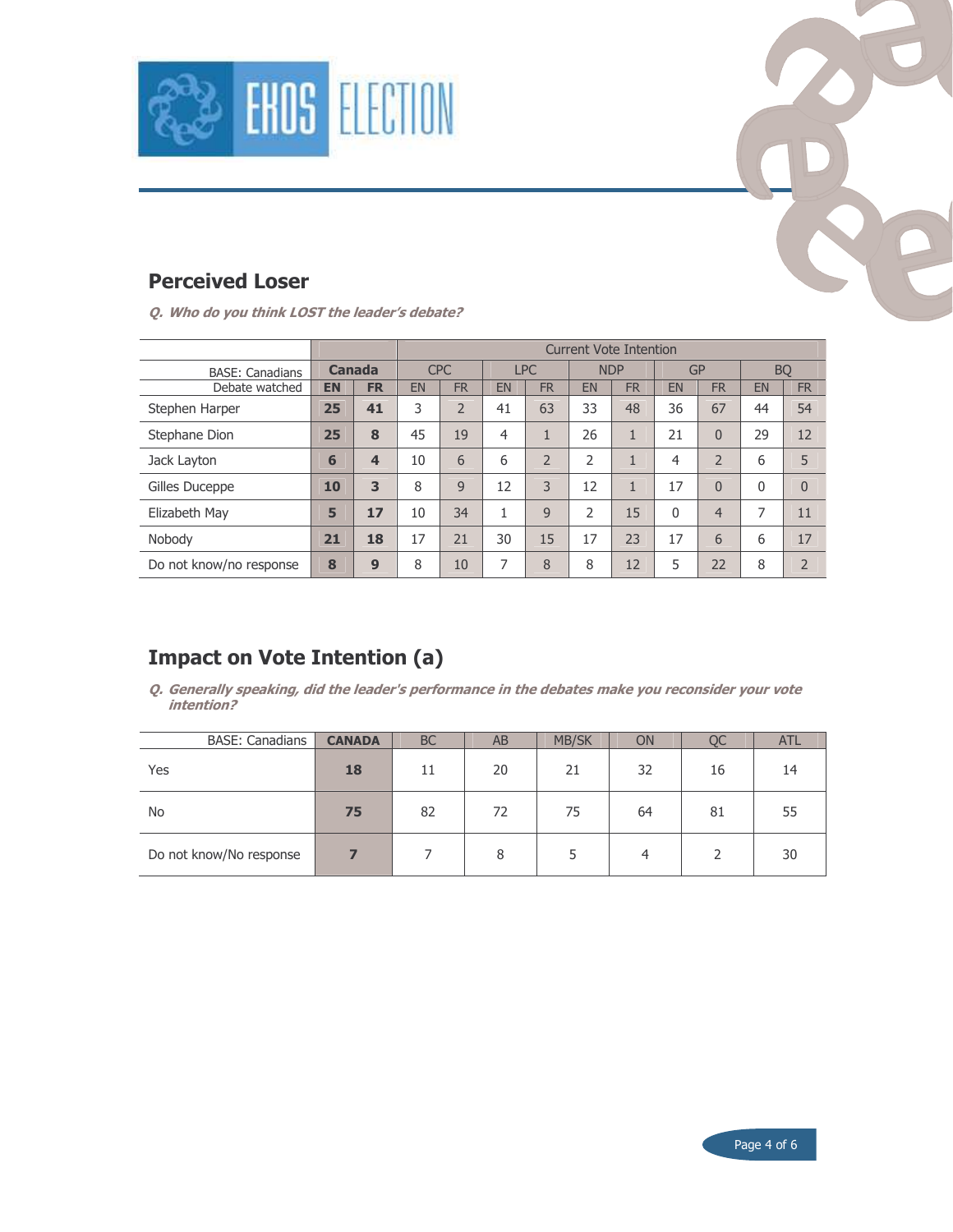



Q. Who are you now considering voting for?

| BASE: Those who say debates changed their vote intention | <b>CANADA</b> |
|----------------------------------------------------------|---------------|
| <b>Liberal</b>                                           | 22            |
| <b>Green</b>                                             | 17            |
| <b>NDP</b>                                               | 12            |
| <b>Bloc Québécois</b>                                    | <b>10</b>     |
| <b>Conservative</b>                                      |               |
| Unsure                                                   | 19            |
| Do not know/no response                                  | 13            |
|                                                          |               |

### **Impact on Vote Intention (c)**

Q. How firm are you in your decision?

| BASE: Those who say debates changed their vote intention | <b>CANADA</b> |
|----------------------------------------------------------|---------------|
| Firm                                                     | 33            |
| Still just thinking about it                             | 60            |
| Do not know/no response                                  |               |

#### **Methodology:**

Today's poll was conducted using EKOS' unique hybrid internet-telephone research panel, Probit©. This panel is randomly recruited from the general population, meaning that, the only way to be included in Probit© is through random selection. Unlike opt-in internet-only research panels, Probit© supports confidence intervals and error testing.

The results presented in this report are based on 1214 follow-up surveys with Canadians 18 years of age and older who participated in a Probit© survey on the federal election campaign between September 29 and October 1, 2008. The field dates for the current survey are October 3 to October 5, 2008. A sample of this size provides a margin of error of  $+/-$  2.8 percentage points, 19 times out of 20. The margin of error increases when the results are sub-divided (i.e., error margins for sub-groups such as regions).